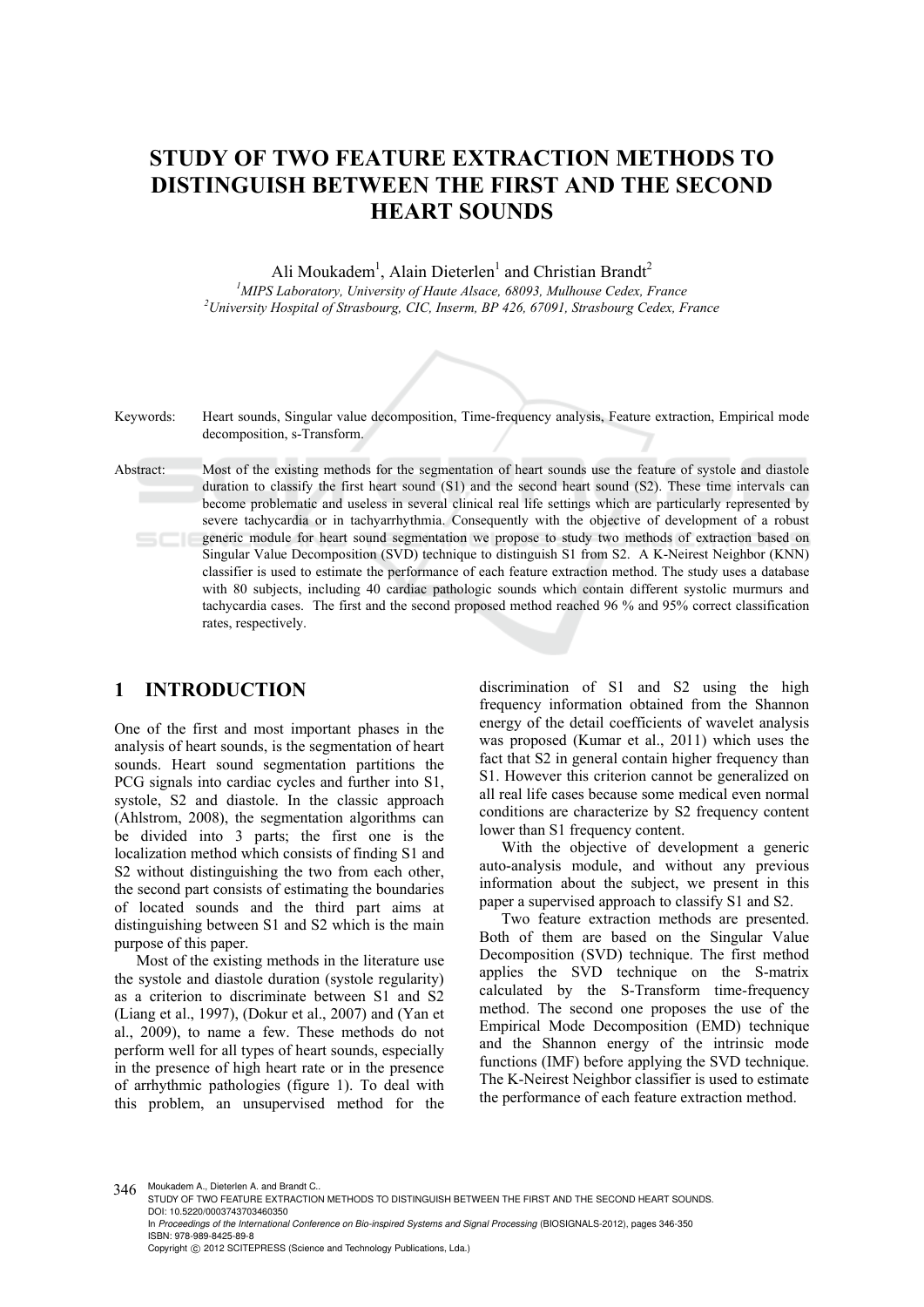

Figure 1: Example of an arrhythmic subject.

This paper is organized as following: sections 2.1 and 2.2 describe the dataset used in this study and the acquisition and pre-processing of PCG signals, respectively. In section 2.3 the localization and the boundaries detection algorithms are presented briefly, section 2.4 describes the feature extraction methods. The results and discussion are presented in section 3, while section 4. consists in conclusions.

## **2 MATERIAL AND METHODS**

### **2.1 Data Set**

TECHN ÷ AND 1FN0 Different cardiologists equipped with a prototype electronic stethoscope with a Bluetooth standard communication module, have contributed to a campaign of heart auscultation in the Hospital of Strasbourg. In parallel, 2 prototypes have been dedicated to the MARS500 project, promoted by ESA, in order to collect signals all two months from 6 volunteers (astronauts) in a confinement experience lasting 520 days and transmitted to IBMP station in Moscow as a real telemedicine investigation. The use of prototype electronic stethoscopes by different cardiologists makes the database rich in terms of qualitative diversity for the collected sounds and create the condition for a real life database.((.n more realistic.))

The dataset contains 80 subjects, including 40 cardiac pathologic auscultation sounds which contain different systolic murmurs and tachycardia and or arrhythmia cases. Each recorded auscultation corresponds to one patient. The length of each recording lasts between 8 and 12 seconds which represents generally the time of tolerated apnoea.

### **2.2 Acquisition and Pre-processing of PCG Signals**

The sounds are recorded with 16 bits accuracy and 8000Hz sampling frequency in a wave format, using the software "Stetho" developed under Alcatel-Lucent license. The original signal is decimated by factor 4 to 2000 Hz sampling frequency and then the signal is filtered by a high-pass filter with cut-off

frequency of 30 Hz to eliminate the noise collected by the prototype stethoscope. The filtered signal is pre-filtered reverse direction so that there is no time delay in the resulting signal. Then, the Normalization is applied by setting the variance of the signal to a value of 1.

## **2.3 Localization and Boundaries Detection of Heart Sounds**

In this study, the localization of heart sounds is established by using the SRBF method based on Stransform and radial basis functions (RBF) neural network (Moukadem et al., 2011). The boundaries of the heart sounds are determined by the first local minima before and after the located sound.

The results were visually inspected by a cardiologist and erroneously extracted heart sounds were excluded from the study.

## **2.4 Classification of S1 and S2**

The initial component of S1 is related mitral and tricuspid valve closure, due to contraction of ventricles, thus identifying the onset of ventricular systole and the end of mechanical diastole. The S2 is produced by the aortic and pulmonic valves closing when left ventricular pressure decreases under diastolic aortic pressure. The vibrations of S2 occur at the end of ventricular contraction and identify the onset of ventricular diastole and the end of mechanical systole (Felner, 1990). These physiological differences lead to different time and frequency content behaviour between S1 and S2.

Two feature extraction methods for distinguishing between S1 and S2 are examined. The feature extraction process extracts a feature vector per extracted sound *Hi* and each of these vectors is averaged across available extracted sounds from each subject. So from each subject in the database, we obtain one S1 feature vector and one S2 feature vector to use in the training and classification process.

#### **2.4.1 Feature Extraction using the s-Transform**

The SVD technique is a powerful tool to represent the time-frequency matrix in a compact manner. Hassanpour et al. proposed a feature extraction method based on SVD technique to classify EEG seizures (Hassanpour et al., 2004). The advantage of this approach, that it incorporates information from the eigenvectors, which contains relevant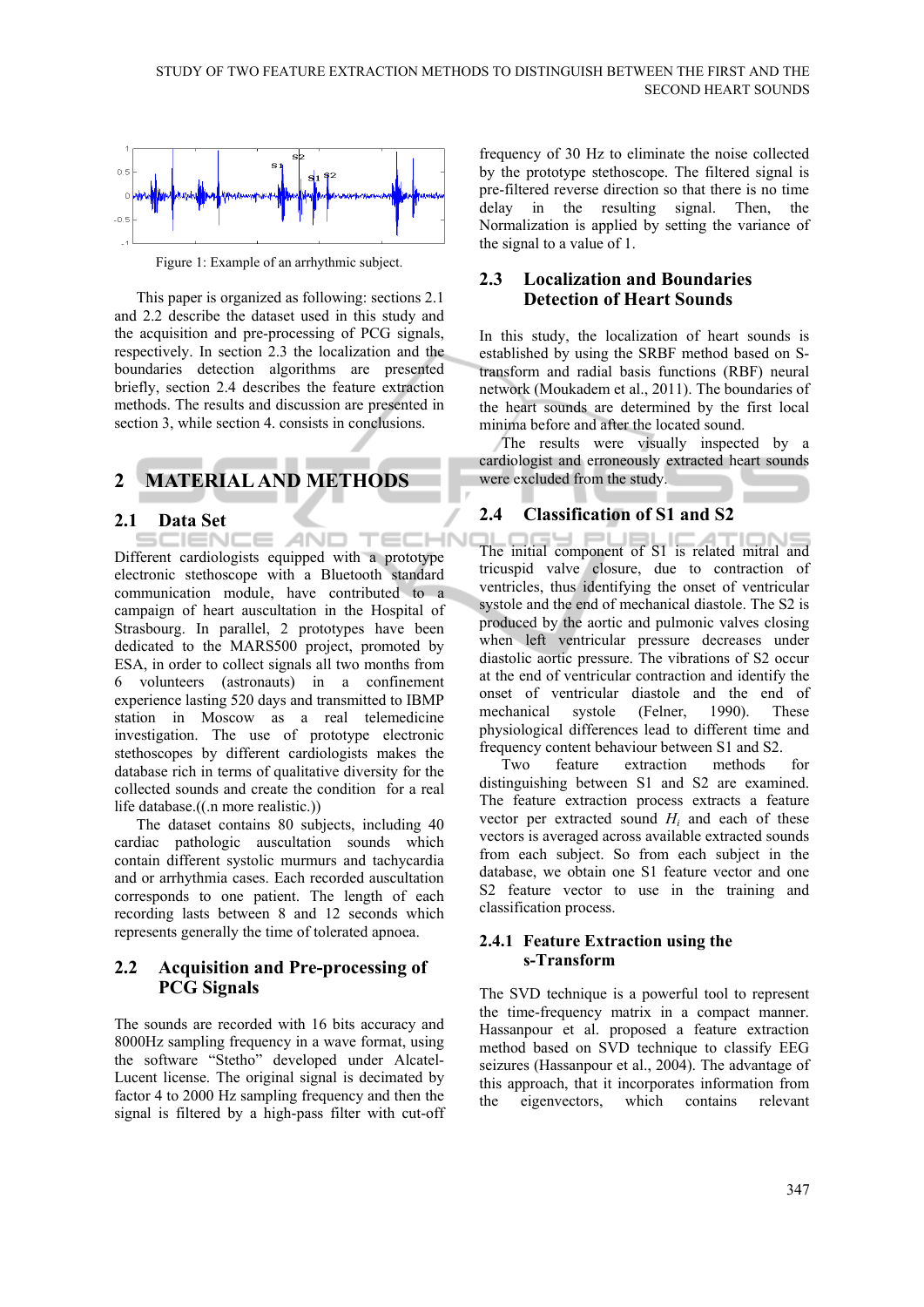information about signal. Following this approach, this study proposes a feature extraction method for S1 and S2 classification.

The time-frequency analysis is performed by the S-Transform (Stockwell et al., 1996). The S-matrix  $S_i$  of the extracted heart sound  $H_i$  is decomposed by the SVD technique as follows:

$$
S_i = UDV^T \tag{1}
$$

Where *U(M×N)* and *V(M×N)* are orthonormal matrices so their squared elements can be considered as density function (Hassanpour et al., 2004) and  $D(M\times N)$  is a diagonal matrix of singular values. The columns of the orthonormal matrices *U* and *V* contains in this case the time and frequency domain information, respectively. The eigenvectors related to the largest singular values contain more information about the structure of the signal. The first left eigenvector and the first right eigenvector that correspond to the largest singular values are used for the feature extraction process. The histogram (10 bins) for each related distribution function is calculated based on the density function.

Five feature vectors obtained by this method are tested in the classification process; the eigentime histogram vector  $U_1$  (T-Features), the eigenfrequency histogram vector  $V_I$  (F-Features), the singular values vector  $D_1$  (SV Features) and the time-frequency vector  $U_1 \& V_1$  (TF Features). All vectors have a length of 10 features except the timefrequency vector that has a length of 20.

#### **2.4.2 Feature Extraction using the EMD**

In this study, a new feature extraction method based on EMD technique and Shannon energy is proposed for S1 and S2 classification. The EMD method decomposes a time series signal into IMF modulating both in amplitude and frequency (Huang et al., 98).

The initial signal  $H_i(t)$  can be represented as follows:

$$
H_{i}(t) = \sum_{j=1}^{n} IMF_{j}(t) + r_{n}
$$
 (2)

Where  $r(t)$  is the residual signal. The feature extraction method consists to calculate the Shannon Energy of each IMF vector, as follow:

$$
SE_{i} = -\sum_{k=1}^{N} IMF_{i}^{2}(k) \cdot \log(IMF_{i}^{2}(k))
$$
 (3)

Where  $i = 1, \ldots, 4$  and *N* is the number of samples of *IMF<sub>i</sub>* the Shannon energy is smoothed by using a

median filter, and the feature vector is obtained by applying the same SVD approach used in section 2.5.1 at each calculated IMF (Figure 2). For each extracted heart sound the first four IMF is calculated. The others IMF don't contain relevant information about S1 and S2. Five feature vectors obtained by this method are tested in the classification process; FV1 (that correspond to IMF1 signal), FV2, FV3, FV4 and FV (that correspond to the average of calculated FVs). The length of each vector is 10.



Figure 2: Feature vector (FV) of Heart Sounds (Hi) extracted using EMD and Shannon Energy (SE) before applying the SVD technique.

OGY PUBLICATIONS

## **3 RESULTS AND DISCUSSION**

A 3-Neirest Neighbor (KNN) classifier is used to evaluate the performance of the nine feature vectors obtained by the two methods and the 5-fold approach is used for cross validation. The choice of KNN classifier was based on its simplicity of and its robustness to a noisy training data. Other classifiers can be tested and compared but it is not the main goal of this study.



Figure 3: Average of TF Feature vectors for S1 (solid line) and S2 (dashed line) obtained by the S-transform based method.

The eigenfrequency feature values (first ten values, figure 3) of S2 are slightly higher than S1 in all of the cases except the 2 last. However, S1 eigentime feature values (last ten values, figure 3) are significantly higher than S2 eigentime feature values. This explains why we obtain a higher classification rate with eigentime feature compared to eigenfrequency feature when they are tested separately (Table1). The singular values are almost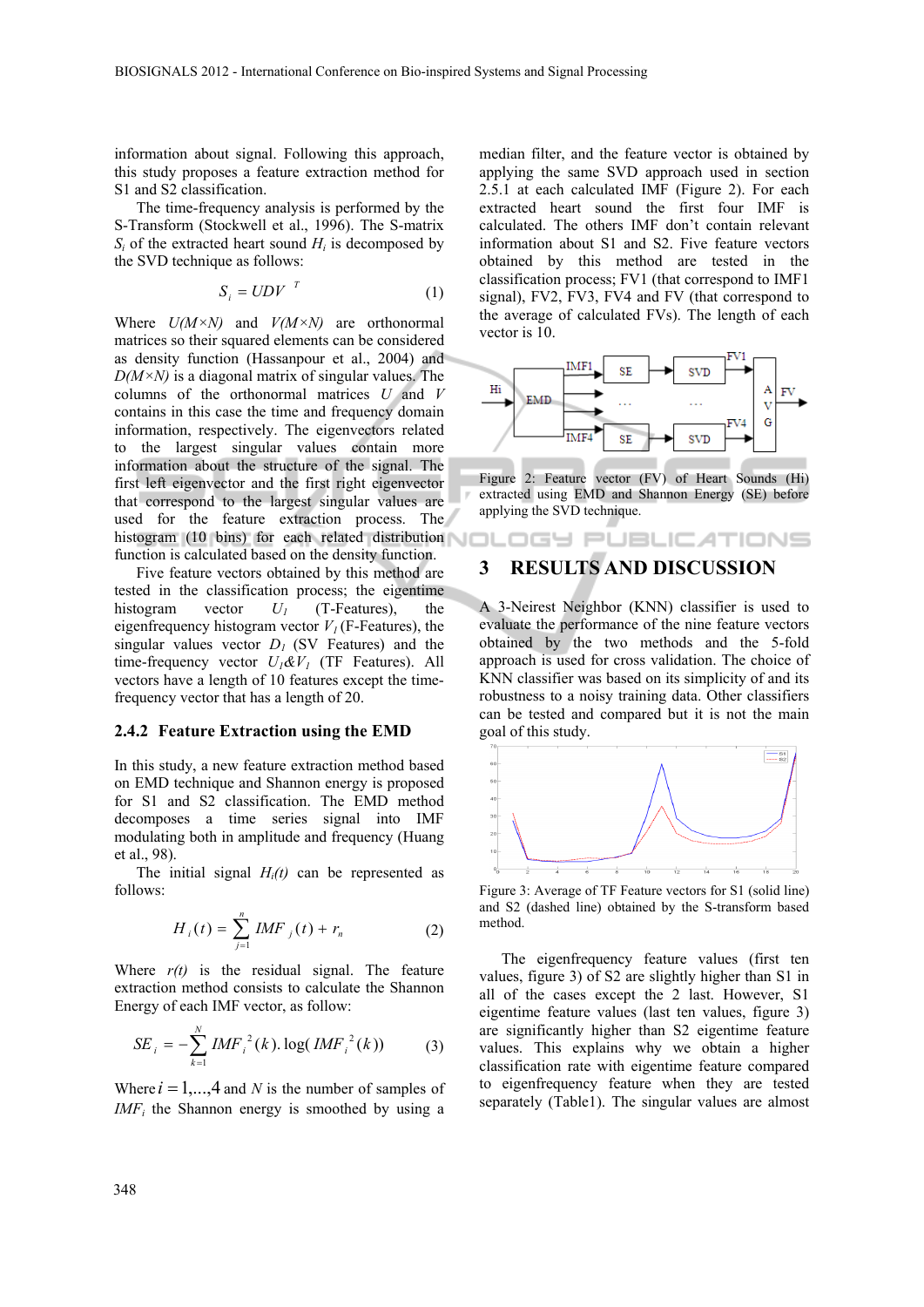| <b>KNN</b>  | - ا      | $F-$     | SV       | TF       | FV1 | FV <sub>2</sub> | FV3 | FV4 | FV  |
|-------------|----------|----------|----------|----------|-----|-----------------|-----|-----|-----|
|             | Features | Features | Features | Features |     |                 |     |     |     |
| Sensitivity | 92%      | 81%      | 60%      | 95%      | 88% | 81%             | 82% | 65% | 94% |
| Specificity | 92%      | 88%      | 65%      | 97%      | 91% | 97%             | 94% | 95% | 97% |

٠,

Table 1: Sensitivity and specificity for the nine extracted feature vectors evaluated by a KNN classifier.

indistinguishable from each other and it is shown by the low classification rate for the SV features (Table1). In most cases seen in the medical field, S2 has a higher frequency than S1. This is due to the fact that S2 is the heart sound associated with the closure of the aortic valve in a context of high left ventricular pressure, the mitral closing occurring at low left ventricular pressure (S1). However, as we mentioned before, this criterion cannot be generalized on all real life cases because some medical conditions are characterized by S2 frequency content lower than S1 frequency content. Hence, the importance of time-frequency based features approach, especially in a generic module. **IN** 



Figure 4: Average of feature vectors (FV) for S1 (solid line) and S2 (dashed line) obtained by the EMD based method.

For the EMD based method, the feature vector of S1 is always higher than the feature vector of S2 (figure 4). This can be explained by the fact that EMD technique performs a multi resolution analysis which reflects the richness of the signal at different frequency bands. Moreover, it is known from a physiological point of view, that S1 in general is more complicated than S2, so it is not surprising that the average of the first four IMF gives higher values for S1. We note here that FV1, the feature vector that correspond to the IMF1 gives the best results, in term of sensitivity, compared to other IMFs when they are tested separately (Table 1).

#### **4 CONCLUSIONS**

Two feature extraction methods based on the SVD technique are presented in this study for the

classification of S1 and S2. Before applying the SVD technique, the first method calculates the timefrequency matrix of segmented heart sound by applying the S-transform and the second method calculates the Shannon energy of the first four IMF obtained by the EMD algorithm. Each feature vector extracted by these methods is evaluated by applying a KNN classifier. These methods are tested on a dataset that contains 80 subjects, including 40 cardiac pathologies sounds which contain different systolic murmurs and tachycardia cases.

The objective of this paper is to find suitable features for classification of S1 and S2 without using the systole regularity criterion. The results obtained by the proposed approaches are very promising; the TF Feature vector obtained by the S-transform based method reaches 96 % correct classification rate, and the FV feature vector obtained by the EMD based method reaches 95% correct classification rate. Both methods are suitable for the main purpose of this study. More robustness tests against noisy signals, algorithms complexity, facility of implementation and more signals, would contribute to choosing the adequate method in the aim of developing a generic tool for the automatic heart sounds analysis.

## **ACKNOWLEDGEMENTS**

The authors would like to thank Mr. SIMON Alban from the University Hospital of Strasbourg, for his contributions to this study.

## **REFERENCES**

- Ahlstrom C., Nonlinear Phonocardiographic Signal Processing thesis, *Linköping University*, SE-581 85 Linköping, Sweden, April 2008.
- Dokur Z., Ölmez T., Feature determination for heart sounds based on divergence analysis, *Digital Signal Process*. (2007), doi:10.1016/j.dsp. 2007.11.003.
- Felner J., The Second Heart Sound, Clinical Methods: The History, Physical, and Laboratory Examinations. 3rd edition. 1990.
- Kumar D., Carvalho P., Antunes M., Paiva R. P.,